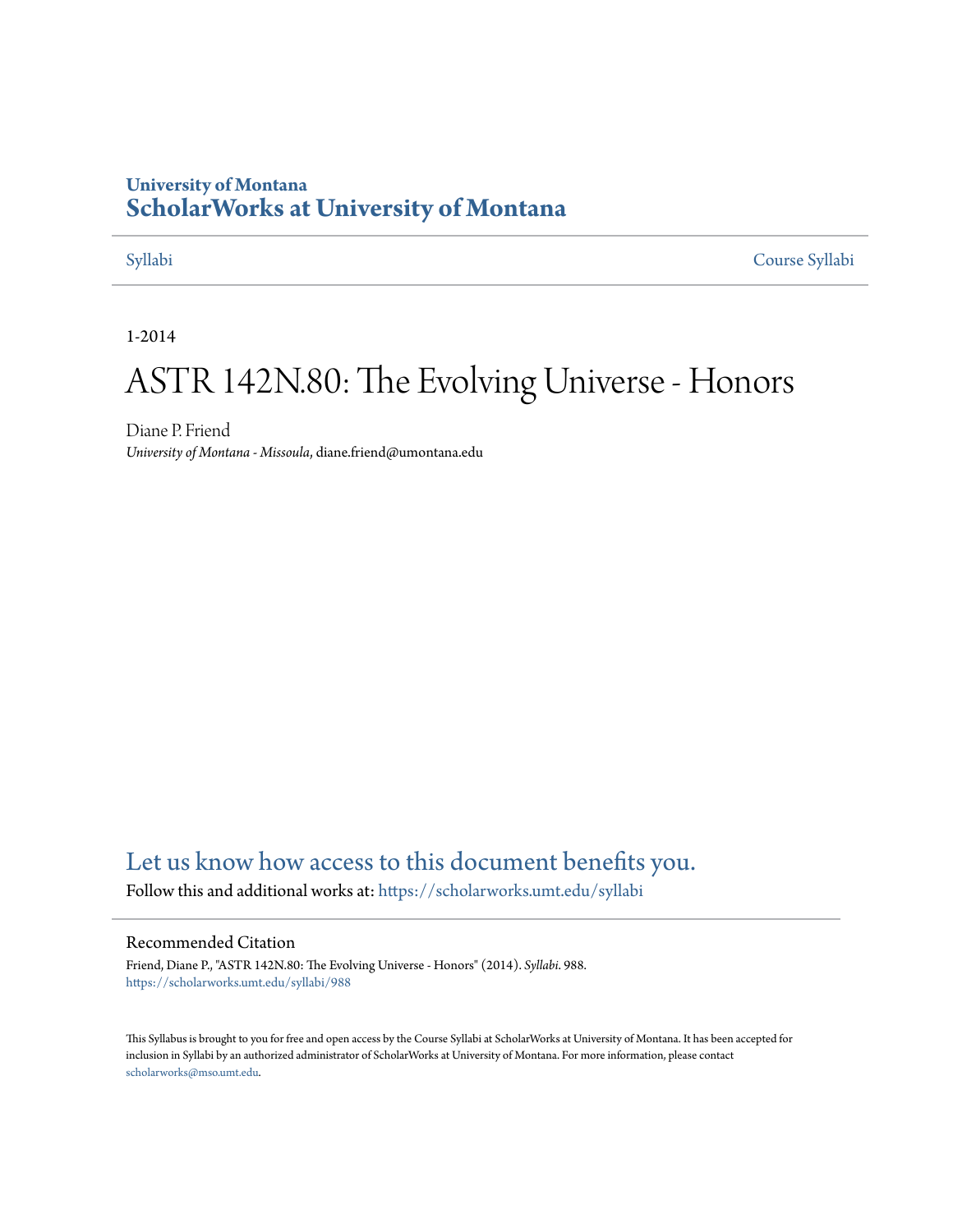# Astronomy 142: Spring 2014 **The Evolving Universe:** *Recent Theories and Observations in Modern Astronomy*

| <b>INSTRUCTOR:</b>                        | Diane Friend                                                                                                                                                                              |  |  |
|-------------------------------------------|-------------------------------------------------------------------------------------------------------------------------------------------------------------------------------------------|--|--|
| E-MAIL:                                   | diane.friend@umontana.edu                                                                                                                                                                 |  |  |
| PHONE:                                    | 243-4299                                                                                                                                                                                  |  |  |
| <b>OFFICE:</b>                            | CHCB 129 (inside the Physics/Astronomy dept. office)                                                                                                                                      |  |  |
| <b>OFFICE HOURS:</b>                      | Mon. 10-11 & 1-2, Wed. 10-11 & 3-4, Thurs. noon-1 and by appt.<br>Wed. 3-4 You can find me in CHCB 13 if I'm not in my office!                                                            |  |  |
| <b>Course meets:</b>                      | M, W, F 9:10-10:00 a.m. in CHCB 230/231<br>and M 3:10 - 5:00 p.m. in CHCB 230/231 or CHCB 13<br>Weather permitting, we will also have a few night meetings for astronomical<br>observing. |  |  |
| Moodle:                                   | All course announcements, resources, and materials will be on the<br>Evolving Universe Moodle course supplement.                                                                          |  |  |
| <b>Required Texts</b><br><b>Readings:</b> |                                                                                                                                                                                           |  |  |
|                                           | 1 An Introduction to the Cun and Ctave                                                                                                                                                    |  |  |

- 1. *An Introduction to the Sun and Stars*
	- edited by Simon Green and Mark H.Jones
- 2. *An Introduction to Galaxies and Cosmology* edited by Mark H. Jones and Robert J. A. Lambourne

### **Magazine and journal articles:**

Since we are exploring current topics in the field of astronomy, a number of course readings will be taken from periodicals and journals such as Nature, Science, Scientific American, Sky and Telescope, etc. You will be able to access these articles as links on Moodle or through the Mansfield Library e-journals.

**Supplies:** Scientific calculator, headlamp or small flashlight. For some labs it may be nice to have your own laptop, but this is not essential.

### **Course Description**

New technologies and space-based observations have fueled a renaissance in our understanding of the universe. From the discovery of extrasolar planets, to theories postulating the properties of dark matter, dark energy, and accelerated expansion, we will explore many of the exciting, recent advances in the field of astronomy. How has the intricate interplay between theory, observation, and experiment evolved our understanding of the universe? What fundamental questions remain?

### **Learning Objectives**

- To gain a basic understanding of many of the methods astronomers use to study the universe
- To gain a working knowledge of some of the basic physics that astronomers use to understand the universe (properties of light, matter, motion, and force)
- To gain an appreciation of how astronomical ideas have evolved over recent decades
- To get an overview of some of the important research topics in astronomy today
- To learn how to access resources useful for following developments in the field and explore opportunities for accessing astronomical information, datasets, and research opportunities
- To discover fundamental questions which remain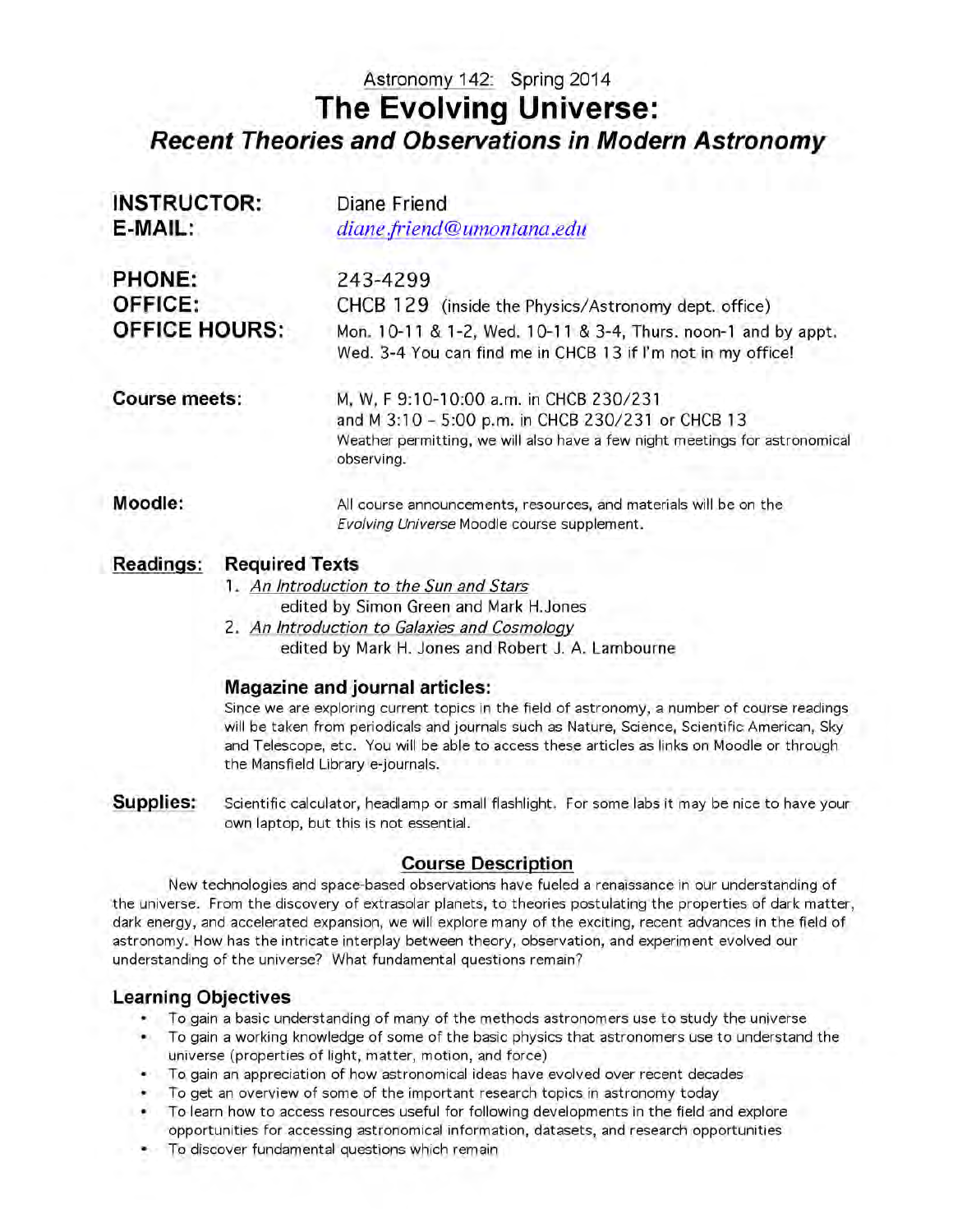### **Course Requirements**

This course will require you to think critically, conceptually, and quantitatively. It will give you lots of opportunities for hands-on explorations through laboratory, computer, and astronomical observing activities integrated throughout the course. Everyone will be expected to be an active participant in class discussions, projects, and activities.

#### **Your grade for this course will be based on the following:**

| Exams (2 midterms: 15% each; 1 final: 20%):                                              |       | 50%  |  |  |
|------------------------------------------------------------------------------------------|-------|------|--|--|
| Laboratory and Class Discussion activities:                                              |       | 25%  |  |  |
| Homework:                                                                                |       | 15%  |  |  |
| Project:                                                                                 |       | 1 በ% |  |  |
| Extra Credit:                                                                            | up to | 4%   |  |  |
| (instructor's discretion for outstanding projects, participation above and beyond, etc.) |       |      |  |  |

**Exams:** Each exam will be short answer (conceptual and quantitative). The Final Exam will be comprehensive. No make-ups will be given for midterms or the Final unless prior arrangements are made (for exceptional, documentable circumstances) or an unexpected (documentable) emergency.

**Laboratory activities:** This class will be blurring the distinction between participatory demonstrations and bona fide laboratory activities. As we go through the semester, some activities will be much more in-depth than others. I will assign a point system for discussion activities and labs based on their length and difficulty.

**Homework:** These assignments will give you insight into the more quantitative aspects of the course and encourage you to explore current research. Homework assignments will be due every 1 -3 weeks. DO NOT leave these assignments until the last minute! DO NOT hesitate to come see me outside of class with any questions you may have. I am very happy to discuss homework questions with you *before* they are due!

**Project:** Over the course of the semester, you will be involved with a research project of your choice. These projects can be done in groups of 2-3 students (this will make the workload quite manageable), or you can work by yourself if you prefer. Different types of projects will lend themselves to different sized groups. I will provide a list of possible project topics that complement what we will be covering in class, but I encourage you to suggest other topics that reflect your particular interests. I will have checkpoints throughout the semester to help you keep your project on track.

Each group will be tasked with the following:

- 1. Research the topic by accessing both fundamental background literature and a variety of recent, peer-reviewed research articles. Depending on your topic, you will want to access appropriate astronomical datasets or take some of your own astronomical observations.
- 2. Construct a well-written, illustrated (with relevant tables, graphs, and/or images) Moodle wiki page on your research. As per standard Wiki format, all references should be cited in the text and listed at the end of your page. Making your own high quality visuals will earn you extra points!
- 3. Each person will be asked to peer review two project wikis prior to project presentation. Each group must address any issues brought up by your peer reviewers (and your instructor) before project completion.
- 4. Present a 10 minute power point overview of what you found to be the most intriguing aspects of your topic/results to the class, to be followed by a general class discussion that your group will moderate. (The class will be required to read your wiki page prior to your discussion and submit to you a short list of what they found most interesting and would like to see you address.)
- 5. Each person will write-up a brief description of the contributions of *each* group member to sign and turn in individually at the end of the project. (Groups only.)

Note: Everyone in your group should be able to intelligently discuss your topic, but it is EXPECTED that you will divide up tasks according to the individual expertise of your group members. Groups with diverse backgrounds will be very useful. Science background, math background, creativity, writing skills, artistry, research skills, organizational skills, etc, will all be equally important qualities to have within your group members. Curiosity and a good work ethic will undoubtedly be most important!